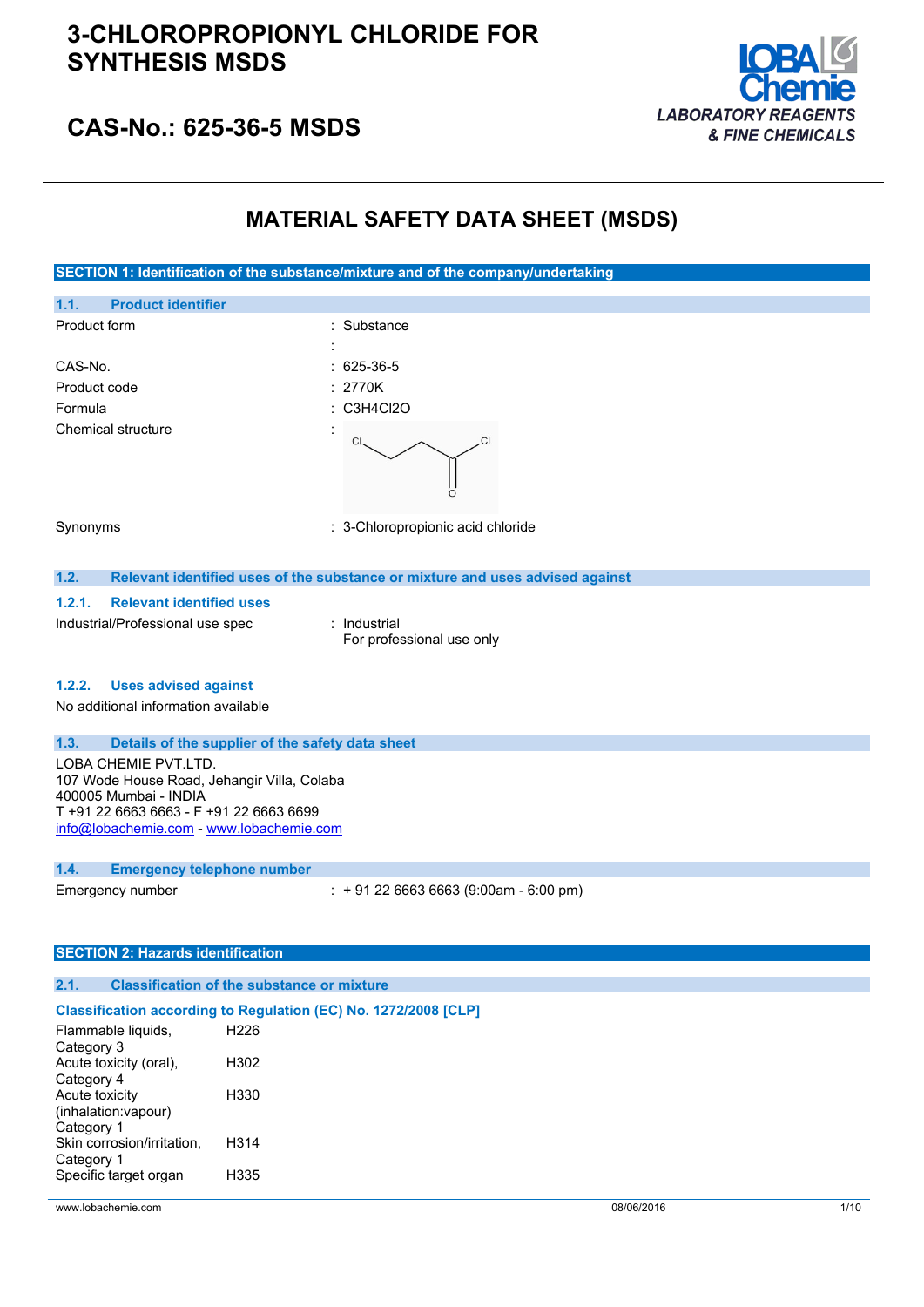Safety Data Sheet

toxicity — Single exposure, Category 3, Respiratory tract irritation

Full text of H statements : see section 16

**Classification according to Directive 67/548/EEC [DSD] or 1999/45/EC [DPD]** Not classified

**Adverse physicochemical, human health and environmental effects** No additional information available

| 2.2.<br><b>Label elements</b>                                                         |                                                                                                                                                                                                                                                                                                                                                                                                                                                                                                                                                                                                      |
|---------------------------------------------------------------------------------------|------------------------------------------------------------------------------------------------------------------------------------------------------------------------------------------------------------------------------------------------------------------------------------------------------------------------------------------------------------------------------------------------------------------------------------------------------------------------------------------------------------------------------------------------------------------------------------------------------|
| Labelling according to Regulation (EC) No. 1272/2008 [CLP]<br>Hazard pictograms (CLP) |                                                                                                                                                                                                                                                                                                                                                                                                                                                                                                                                                                                                      |
|                                                                                       | GHS02<br>GHS05<br>GHS06                                                                                                                                                                                                                                                                                                                                                                                                                                                                                                                                                                              |
| Signal word (CLP)                                                                     | : Danger                                                                                                                                                                                                                                                                                                                                                                                                                                                                                                                                                                                             |
| Hazard statements (CLP)                                                               | : H226 - Flammable liquid and vapour.<br>H302 - Harmful if swallowed.<br>H314 - Causes severe skin burns and eye damage.<br>H330 - Fatal if inhaled.<br>H335 - May cause respiratory irritation.                                                                                                                                                                                                                                                                                                                                                                                                     |
| Precautionary statements (CLP)                                                        | : P210 - Keep away from heat, hot surfaces, sparks, open flames and other ignition<br>sources. No smoking.<br>P280 - Wear protective gloves, protective clothing, eye protection, face protection.<br>P301+P330+P331 - IF SWALLOWED: rinse mouth. Do NOT induce vomiting.<br>P304+P340 - IF INHALED: Remove person to fresh air and keep comfortable for<br>breathing.<br>P305+P351+P338 - IF IN EYES: Rinse cautiously with water for several minutes.<br>Remove contact lenses, if present and easy to do. Continue rinsing.<br>P308+P313 - IF exposed or concerned: Get medical advice/attention. |

### **2.3. Other hazards**

#### No additional information available

### **SECTION 3: Composition/information on ingredients**

### **3.1. Substances**

| <b>Name</b>                                        | <b>Product identifier</b> | $\frac{9}{6}$ |
|----------------------------------------------------|---------------------------|---------------|
| 3-CHLOROPROPIONYL CHLORIDE FOR<br><b>SYNTHESIS</b> | (CAS-No.) 625-36-5        | 100           |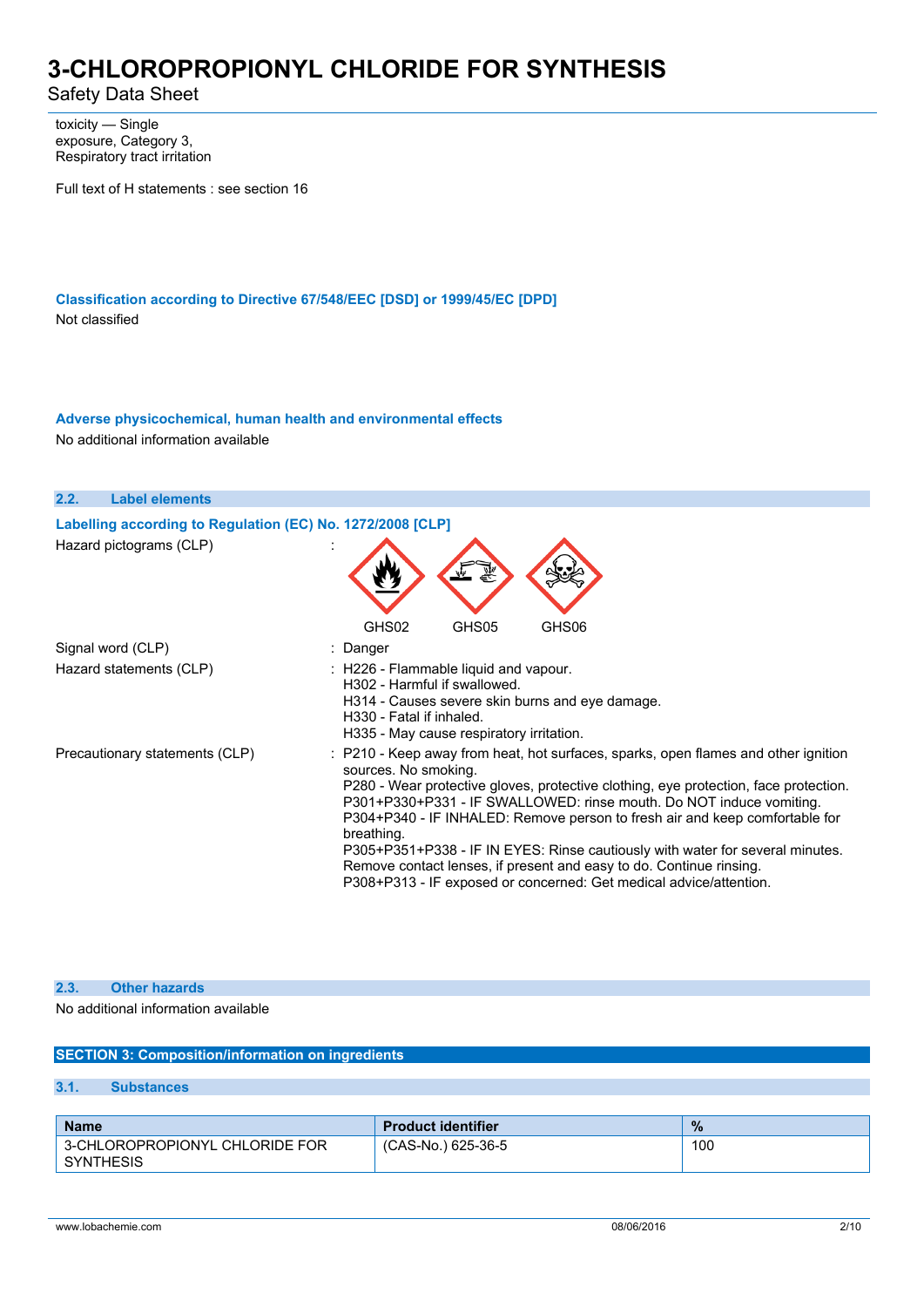Safety Data Sheet

Full text of R- and H-statements: see section 16

### **3.2. Mixtures**

Not applicable

| <b>SECTION 4: First aid measures</b>                                          |                                                                                                                                                                 |
|-------------------------------------------------------------------------------|-----------------------------------------------------------------------------------------------------------------------------------------------------------------|
| 4.1.<br><b>Description of first aid measures</b>                              |                                                                                                                                                                 |
| First-aid measures after inhalation                                           | : If breathing is difficult, remove victim to fresh air and keep at rest in a position                                                                          |
|                                                                               | comfortable for breathing. Assure fresh air breathing.                                                                                                          |
| First-aid measures after skin contact                                         | : Wash with plenty of water/ Get immediate medical advice/attention.                                                                                            |
| First-aid measures after eye contact                                          | Rinse cautiously with water for several minutes. Remove contact lenses, if present<br>and easy to do. Continue rinsing. Get immediate medical advice/attention. |
| First-aid measures after ingestion                                            | : Rinse mouth. Do not induce vomiting. Get medical advice/attention.                                                                                            |
| 4.2.<br>Most important symptoms and effects, both acute and delayed           |                                                                                                                                                                 |
| Symptoms/effects                                                              | : Causes severe skin burns and eye damage.                                                                                                                      |
| Symptoms/effects after inhalation                                             | : Fatal if inhaled. May cause respiratory irritation.                                                                                                           |
| Symptoms/effects after ingestion                                              | : Harmful if swallowed.                                                                                                                                         |
| 4.3.                                                                          | Indication of any immediate medical attention and special treatment needed                                                                                      |
| No additional information available                                           |                                                                                                                                                                 |
| <b>SECTION 5: Firefighting measures</b>                                       |                                                                                                                                                                 |
| 5.1.<br><b>Extinguishing media</b>                                            |                                                                                                                                                                 |
| Suitable extinguishing media                                                  | : Carbon dioxide. Dry powder. Foam. Water spray.                                                                                                                |
| Unsuitable extinguishing media                                                | : Do not use a heavy water stream.                                                                                                                              |
|                                                                               |                                                                                                                                                                 |
| 5.2.<br>Special hazards arising from the substance or mixture                 |                                                                                                                                                                 |
| Fire hazard                                                                   | : Flammable liquid and vapour.                                                                                                                                  |
| <b>Explosion hazard</b>                                                       | May form flammable/explosive vapour-air mixture.                                                                                                                |
| 5.3.<br><b>Advice for firefighters</b>                                        |                                                                                                                                                                 |
| Protection during firefighting                                                | Do not enter fire area without proper protective equipment, including respiratory                                                                               |
|                                                                               | protection.                                                                                                                                                     |
| <b>SECTION 6: Accidental release measures</b>                                 |                                                                                                                                                                 |
| 6.1.                                                                          | Personal precautions, protective equipment and emergency procedures                                                                                             |
| General measures                                                              | : Remove ignition sources. No open flames. No smoking. Use special care to avoid<br>static electric charges.                                                    |
| 6.1.1. For non-emergency personnel                                            |                                                                                                                                                                 |
| <b>Emergency procedures</b>                                                   | : Evacuate unnecessary personnel.                                                                                                                               |
| For emergency responders<br>6.1.2.                                            |                                                                                                                                                                 |
| Protective equipment                                                          | : Use personal protective equipment as required.                                                                                                                |
| <b>Emergency procedures</b>                                                   | : Ventilate area.                                                                                                                                               |
|                                                                               |                                                                                                                                                                 |
| <b>Environmental precautions</b><br>6.2.<br>Avoid release to the environment. |                                                                                                                                                                 |
|                                                                               |                                                                                                                                                                 |
| Methods and material for containment and cleaning up<br>6.3.                  |                                                                                                                                                                 |
| Methods for cleaning up                                                       | : Collect spillage. On land, sweep or shovel into suitable containers.                                                                                          |
| <b>Reference to other sections</b><br>6.4.                                    |                                                                                                                                                                 |
| No additional information available                                           |                                                                                                                                                                 |
|                                                                               |                                                                                                                                                                 |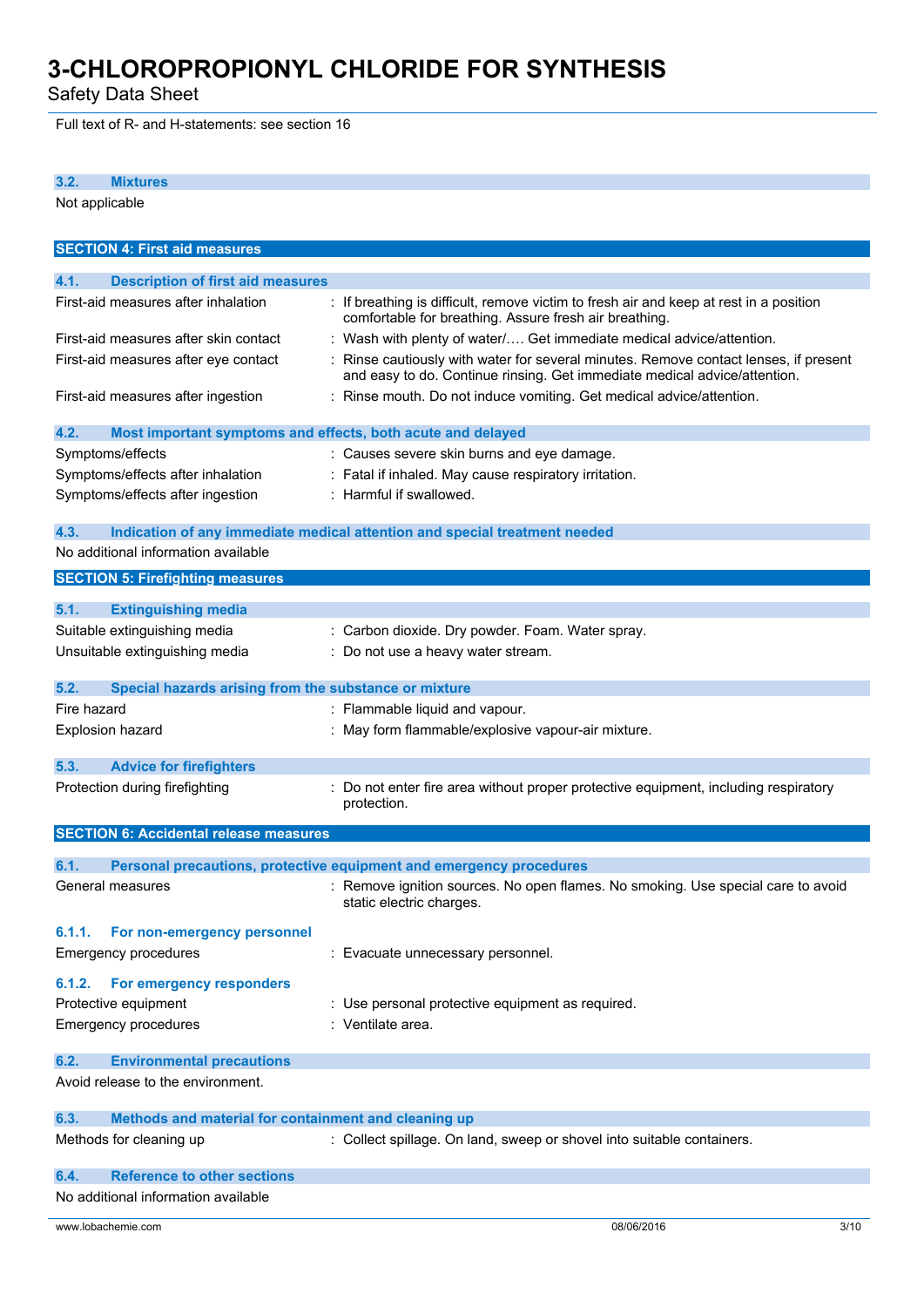Safety Data Sheet

| <b>SECTION 7: Handling and storage</b>                                                                          |                                                                                                                                                                                             |  |
|-----------------------------------------------------------------------------------------------------------------|---------------------------------------------------------------------------------------------------------------------------------------------------------------------------------------------|--|
|                                                                                                                 |                                                                                                                                                                                             |  |
| <b>Precautions for safe handling</b><br>7.1.                                                                    |                                                                                                                                                                                             |  |
| Precautions for safe handling                                                                                   | : Avoid contact with skin and eyes. Do not breathe vapours. Provide good ventilation<br>in process area to prevent formation of vapour. Keep away from sources of ignition -<br>No smoking. |  |
| Hygiene measures                                                                                                | : Do not eat, drink or smoke when using this product. Wash hands and other exposed<br>areas with mild soap and water before eating, drinking or smoking and when leaving<br>work.           |  |
| 7.2.<br>Conditions for safe storage, including any incompatibilities                                            |                                                                                                                                                                                             |  |
| Storage conditions                                                                                              | : Store in a well-ventilated place. Keep container tightly closed.                                                                                                                          |  |
| <b>Specific end use(s)</b><br>7.3.                                                                              |                                                                                                                                                                                             |  |
| No additional information available                                                                             |                                                                                                                                                                                             |  |
| <b>SECTION 8: Exposure controls/personal protection</b>                                                         |                                                                                                                                                                                             |  |
| 8.1.<br><b>Control parameters</b>                                                                               |                                                                                                                                                                                             |  |
| A has a set of the constant of the constant of the constant of the field of the constant of the constant of the |                                                                                                                                                                                             |  |

No additional information available

| 8.2.<br><b>Exposure controls</b>                              |                                                                    |
|---------------------------------------------------------------|--------------------------------------------------------------------|
| Hand protection                                               | : Protective gloves                                                |
| Eye protection                                                | : Chemical goggles or safety glasses                               |
| Skin and body protection                                      | : Wear suitable protective clothing                                |
| Respiratory protection                                        | : [In case of inadequate ventilation] wear respiratory protection. |
| <b>SECTION 9: Physical and chemical properties</b>            |                                                                    |
| 9.1.<br>Information on basic physical and chemical properties |                                                                    |
| Physical state                                                | : Liquid                                                           |
| Molecular mass                                                | : 126.97 g/mol                                                     |
| Colour                                                        | : Colorless to yellow.                                             |
| Odour                                                         | : No data available                                                |
| Odour threshold                                               | : No data available                                                |
| pH                                                            | : No data available                                                |
| Relative evaporation rate (butylacetate=1)                    | : No data available                                                |
| Melting point                                                 | : No data available                                                |
| Freezing point                                                | : No data available                                                |
| Boiling point                                                 | $: 143 - 145$                                                      |
| Flash point                                                   | : 63 °C                                                            |
| Auto-ignition temperature                                     | : No data available                                                |
| Decomposition temperature                                     | : No data available                                                |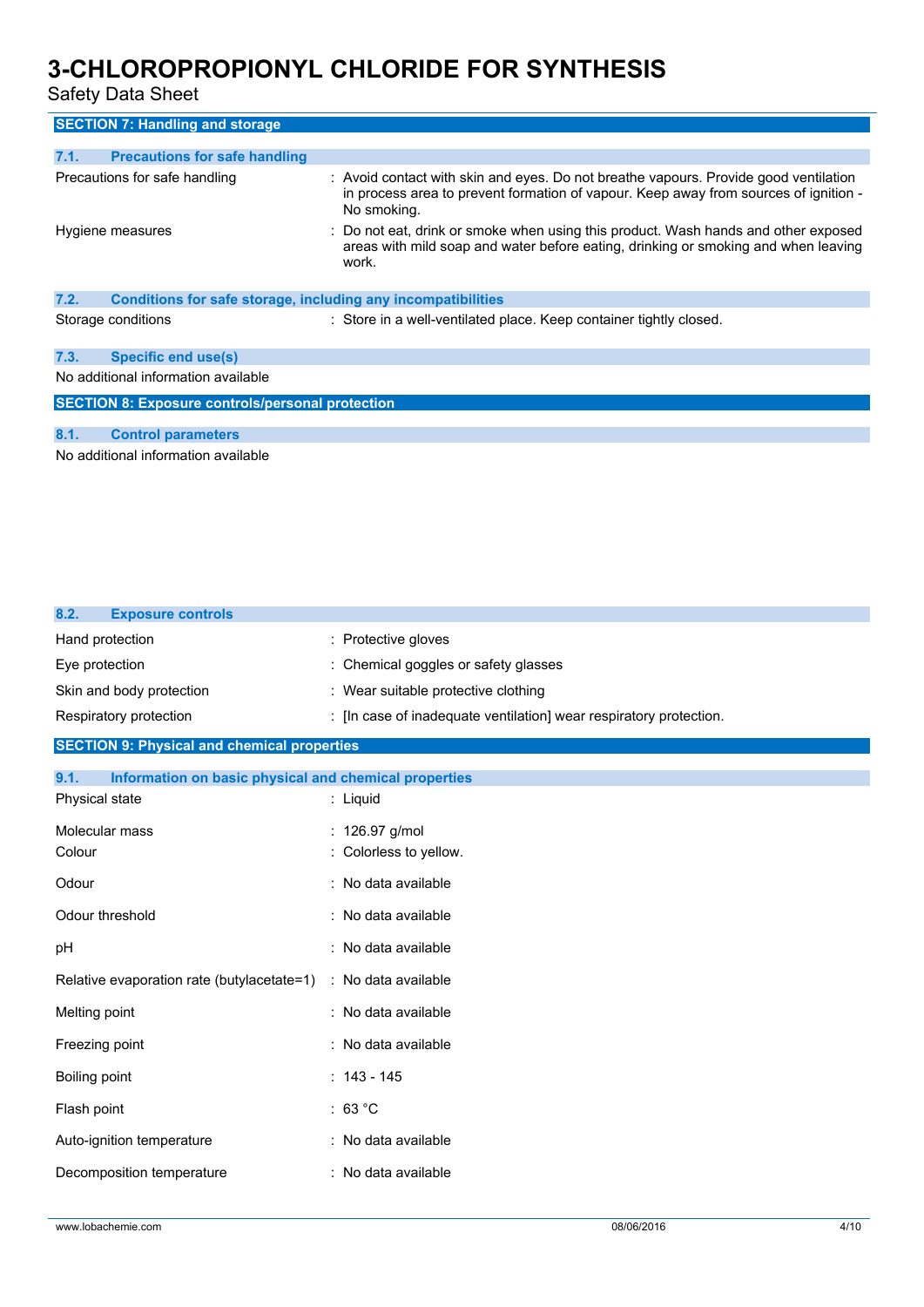### Safety Data Sheet

| Flammability (solid, gas)        | : No data available       |
|----------------------------------|---------------------------|
| Vapour pressure                  | $: 10$ hPa                |
| Relative vapour density at 20 °C | : No data available       |
| Relative density                 | : No data available       |
| Density                          | : 1.33 at 25 $^{\circ}$ C |
| Solubility                       | : No data available       |
| Log Pow                          | : No data available       |
| Viscosity, kinematic             | : No data available       |
| Viscosity, dynamic               | : No data available       |
| <b>Explosive properties</b>      | : No data available       |
| Oxidising properties             | : No data available       |
| <b>Explosive limits</b>          | $: 20.2 - 8.8$ vol %      |

| 9.2.           | <b>Other information</b>                     |                                                                     |
|----------------|----------------------------------------------|---------------------------------------------------------------------|
|                | No additional information available          |                                                                     |
|                | <b>SECTION 10: Stability and reactivity</b>  |                                                                     |
|                |                                              |                                                                     |
| 10.1.          | <b>Reactivity</b>                            |                                                                     |
|                | No additional information available          |                                                                     |
| 10.2.          | <b>Chemical stability</b>                    |                                                                     |
|                | Stable under normal conditions.              |                                                                     |
| 10.3.          | <b>Possibility of hazardous reactions</b>    |                                                                     |
|                | No additional information available          |                                                                     |
| 10.4.          | <b>Conditions to avoid</b>                   |                                                                     |
|                | Open flame. Heat. Sparks.                    |                                                                     |
| 10.5.          | <b>Incompatible materials</b>                |                                                                     |
|                | No additional information available          |                                                                     |
| 10.6.          | <b>Hazardous decomposition products</b>      |                                                                     |
|                | No additional information available          |                                                                     |
|                | <b>SECTION 11: Toxicological information</b> |                                                                     |
| 11.1.          | Information on toxicological effects         |                                                                     |
| Acute toxicity |                                              | : Oral: Harmful if swallowed. Inhalation: vapour: Fatal if inhaled. |
|                | Skin corrosion/irritation                    | Causes severe skin burns and eye damage.                            |
|                | Serious eye damage/irritation                | Serious eye damage, category 1, implicit                            |
|                | Respiratory or skin sensitisation            | Not classified                                                      |
|                | Germ cell mutagenicity                       | Not classified                                                      |

Carcinogenicity **Carcinogenicity 1989**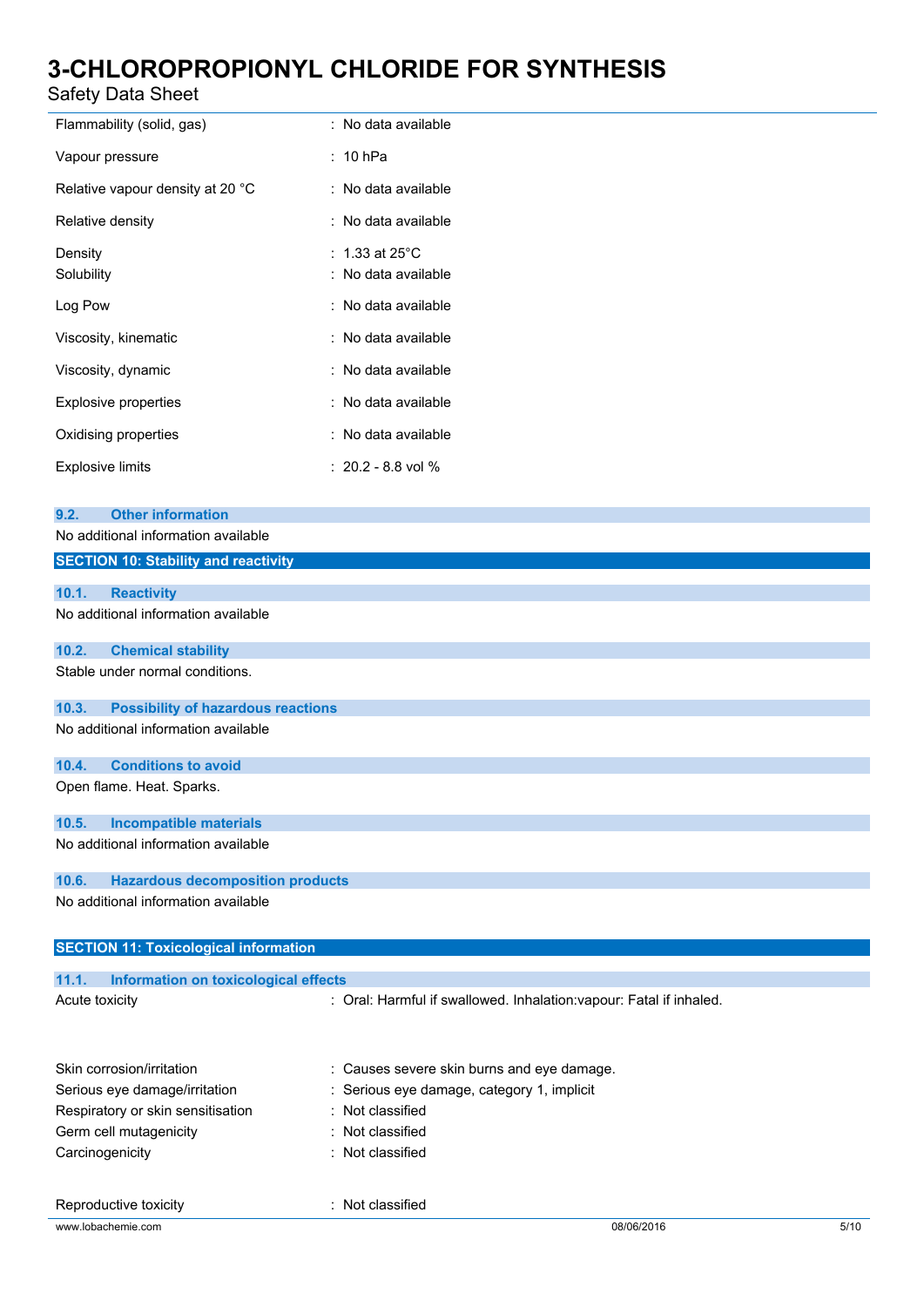Safety Data Sheet

| STOT-single exposure   | : May cause respiratory irritation. |
|------------------------|-------------------------------------|
| STOT-repeated exposure | : Not classified                    |
| Aspiration hazard      | : Not classified                    |

| <b>SECTION 12: Ecological information</b> |                                     |  |  |
|-------------------------------------------|-------------------------------------|--|--|
|                                           |                                     |  |  |
|                                           | 12.1. Toxicity                      |  |  |
|                                           | No additional information available |  |  |

| 12.2.                                      | <b>Persistence and degradability</b>             |        |
|--------------------------------------------|--------------------------------------------------|--------|
|                                            | No additional information available              |        |
|                                            |                                                  |        |
| 12.3.                                      | <b>Bioaccumulative potential</b>                 |        |
|                                            | No additional information available              |        |
|                                            |                                                  |        |
| 12.4.                                      | <b>Mobility in soil</b>                          |        |
|                                            |                                                  |        |
|                                            | No additional information available              |        |
|                                            |                                                  |        |
| 12.5.                                      | <b>Results of PBT and vPvB assessment</b>        |        |
|                                            | No additional information available              |        |
|                                            |                                                  |        |
|                                            |                                                  |        |
| 12.6.                                      | <b>Other adverse effects</b>                     |        |
|                                            | No additional information available              |        |
| <b>SECTION 13: Disposal considerations</b> |                                                  |        |
|                                            |                                                  |        |
| 13.1.                                      | <b>Waste treatment methods</b>                   |        |
|                                            | No additional information available              |        |
|                                            | <b>SECTION 14: Transport information</b>         |        |
|                                            |                                                  |        |
|                                            | In accordance with ADR / RID / IMDG / IATA / ADN |        |
|                                            |                                                  |        |
| 14.1.                                      | <b>UN number</b>                                 |        |
| UN-No. (ADR)                               |                                                  | : 3489 |
| UN-No. (IMDG)                              |                                                  | : 3489 |
| UN-No. (IATA)                              |                                                  | 3489   |
| UN-No. (ADN)                               |                                                  | : 3489 |
|                                            |                                                  |        |

| UN-No. (RID)                  | :3489                                                      |
|-------------------------------|------------------------------------------------------------|
| 14.2. UN proper shipping name |                                                            |
| Proper Shipping Name (ADR)    | : TOXIC BY INHALATION LIQUID, FLAMMABLE, CORROSIVE, N.O.S. |
| Proper Shipping Name (IMDG)   | : TOXIC BY INHALATION LIQUID, FLAMMABLE, CORROSIVE, N.O.S. |
| Proper Shipping Name (IATA)   | : Toxic by inhalation liquid, flammable, corrosive, n.o.s. |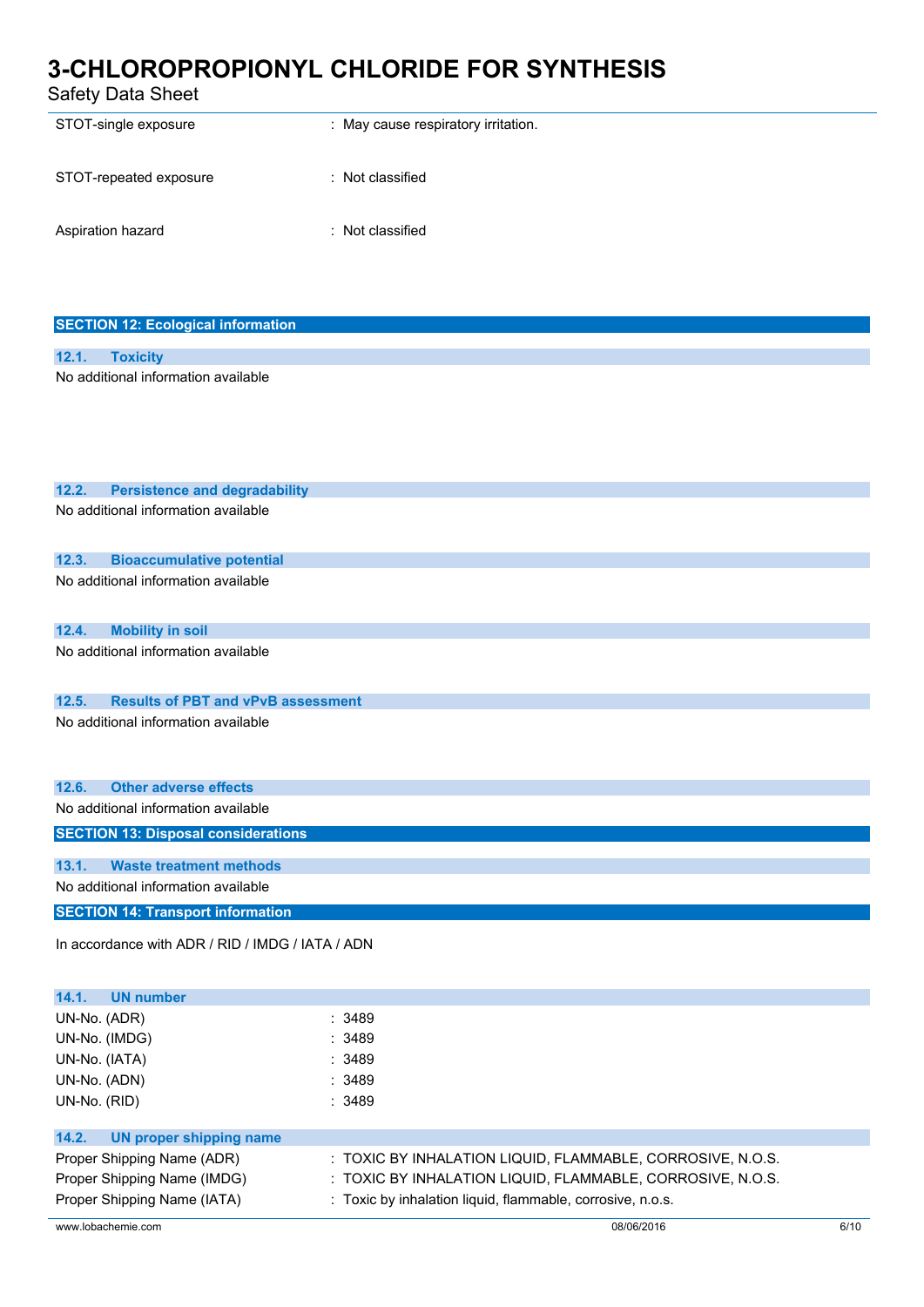### Safety Data Sheet

| <b>Safety Data Sheet</b>                                  | טיטוובטולט זטיבע ווערנט און דערנט זייר און דערנט זייר אין דערנ                                  |
|-----------------------------------------------------------|-------------------------------------------------------------------------------------------------|
| Proper Shipping Name (ADN)                                | : TOXIC BY INHALATION LIQUID, FLAMMABLE, CORROSIVE, N.O.S.                                      |
| Proper Shipping Name (RID)                                | : TOXIC BY INHALATION LIQUID, FLAMMABLE, CORROSIVE, N.O.S.                                      |
| Transport document description (ADR)                      | : UN 3489 TOXIC BY INHALATION LIQUID, FLAMMABLE, CORROSIVE, N.O.S., 6.1<br>$(3+8)$ , I, $(C/D)$ |
| Transport document description (IMDG)                     | : UN 3489 TOXIC BY INHALATION LIQUID, FLAMMABLE, CORROSIVE, N.O.S., 6.1<br>$(3+8)$ , I          |
| Transport document description (IATA)                     | : UN 3489 Toxic by inhalation liquid, flammable, corrosive, n.o.s., 6.1                         |
| Transport document description (ADN)                      | : UN 3489 TOXIC BY INHALATION LIQUID, FLAMMABLE, CORROSIVE, N.O.S., 6.1<br>$(3+8)$ , I          |
| Transport document description (RID)                      | : UN 3489 TOXIC BY INHALATION LIQUID, FLAMMABLE, CORROSIVE, N.O.S., 6.1<br>$(3+8)$ , I          |
| <b>Transport hazard class(es)</b><br>14.3.                |                                                                                                 |
| <b>ADR</b>                                                |                                                                                                 |
| Transport hazard class(es) (ADR)                          | : 6.1(3, 8)                                                                                     |
| Danger labels (ADR)                                       | : 6.1, 3, 8                                                                                     |
|                                                           |                                                                                                 |
| <b>IMDG</b>                                               |                                                                                                 |
| Transport hazard class(es) (IMDG)<br>Danger labels (IMDG) | : 6.1(3, 8)<br>: 6.1, 3, 8                                                                      |
|                                                           |                                                                                                 |
| <b>IATA</b>                                               |                                                                                                 |
| Transport hazard class(es) (IATA)                         | : 6.1(3, 8)                                                                                     |
| <b>ADN</b>                                                |                                                                                                 |
| Transport hazard class(es) (ADN)                          | : 6.1(3, 8)                                                                                     |
| Danger labels (ADN)                                       | : 6.1, 3, 8                                                                                     |
|                                                           |                                                                                                 |
| <b>RID</b>                                                |                                                                                                 |
| Transport hazard class(es) (RID)                          | : 6.1(3, 8)                                                                                     |
| Danger labels (RID)                                       | : 6.1, 3, 8                                                                                     |



| 14.4. Packing group |  |
|---------------------|--|
| Packing group (ADR) |  |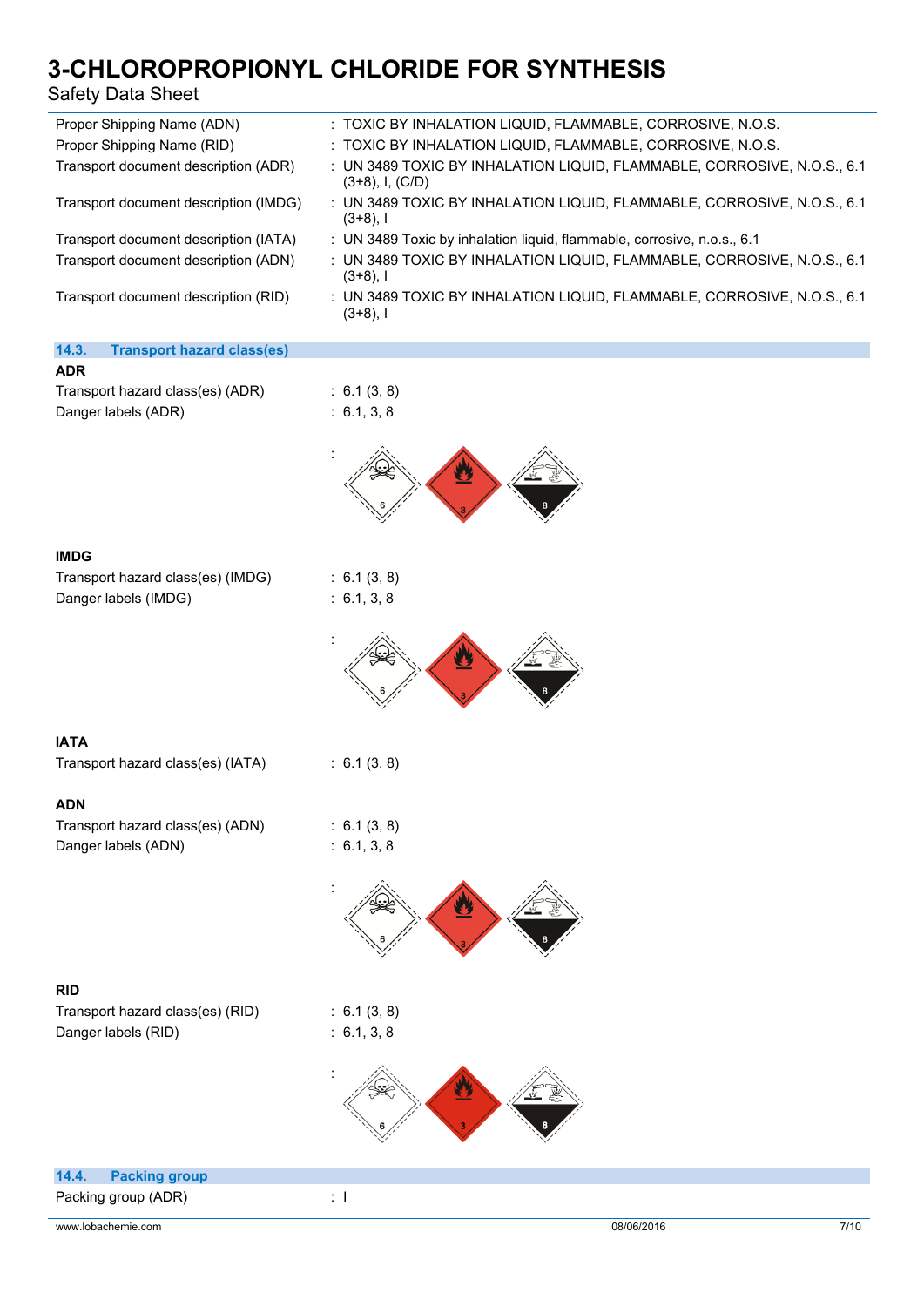Safety Data Sheet

| Packing group (IMDG)                  | $\therefore$ 1                           |
|---------------------------------------|------------------------------------------|
| Packing group (IATA)                  | $\therefore$ Not applicable              |
| Packing group (ADN)                   | ÷П                                       |
| Packing group (RID)                   | ÷П                                       |
|                                       |                                          |
| <b>Environmental hazards</b><br>14.5. |                                          |
| Dangerous for the environment         | : No                                     |
| Marine pollutant                      | : No                                     |
| Other information                     | : No supplementary information available |
|                                       |                                          |

#### $14.6.$ **14.6. Special precautions for user**

| - Overland transport                                                       |                                                                                                                                                                                                                                           |
|----------------------------------------------------------------------------|-------------------------------------------------------------------------------------------------------------------------------------------------------------------------------------------------------------------------------------------|
| Classification code (ADR)                                                  | $:$ TFC                                                                                                                                                                                                                                   |
| Special provisions (ADR)                                                   | : 274                                                                                                                                                                                                                                     |
| Limited quantities (ADR)                                                   | $\colon 0$                                                                                                                                                                                                                                |
| Excepted quantities (ADR)                                                  | $\therefore$ EO                                                                                                                                                                                                                           |
| Packing instructions (ADR)                                                 | : P602                                                                                                                                                                                                                                    |
| Mixed packing provisions (ADR)                                             | : MP8, MP17                                                                                                                                                                                                                               |
| Portable tank and bulk container<br>instructions (ADR)                     | : T20                                                                                                                                                                                                                                     |
| Portable tank and bulk container special<br>provisions (ADR)               | $:$ TP2                                                                                                                                                                                                                                   |
| Tank code (ADR)                                                            | $:$ L10CH                                                                                                                                                                                                                                 |
| Tank special provisions (ADR)                                              | : TU14, TU15, TE19, TE21                                                                                                                                                                                                                  |
| Vehicle for tank carriage                                                  | : FL                                                                                                                                                                                                                                      |
| Transport category (ADR)                                                   | : 1                                                                                                                                                                                                                                       |
| Special provisions for carriage - Loading,<br>unloading and handling (ADR) | : CV1, CV13, CV28                                                                                                                                                                                                                         |
| Special provisions for carriage - Operation<br>(ADR)                       | $\therefore$ S2, S9, S14                                                                                                                                                                                                                  |
| Hazard identification number (Kemler No.)                                  | : 663                                                                                                                                                                                                                                     |
| Orange plates                                                              | 663<br><b>3489</b>                                                                                                                                                                                                                        |
| Tunnel restriction code (ADR)                                              | : C/D                                                                                                                                                                                                                                     |
| - Transport by sea                                                         |                                                                                                                                                                                                                                           |
| Special provisions (IMDG)                                                  | : 274                                                                                                                                                                                                                                     |
| Packing instructions (IMDG)                                                | : P602                                                                                                                                                                                                                                    |
| Tank instructions (IMDG)                                                   | : T20                                                                                                                                                                                                                                     |
| Tank special provisions (IMDG)                                             | $:$ TP2, TP13                                                                                                                                                                                                                             |
| EmS-No. (Fire)                                                             | $: F-E$                                                                                                                                                                                                                                   |
| EmS-No. (Spillage)                                                         | $:$ S-D                                                                                                                                                                                                                                   |
| Stowage category (IMDG)                                                    | : D                                                                                                                                                                                                                                       |
| Stowage and handling (IMDG)                                                | $:$ SW2                                                                                                                                                                                                                                   |
| Segregation (IMDG)                                                         | : SG5, SG8                                                                                                                                                                                                                                |
| Properties and observations (IMDG)                                         | : A variety of toxic liquids which present a highly toxic inhalation hazard as well as<br>being flammable and corrosive. Highly toxic if swallowed, by skin contact or by<br>inhalation. Causes burns to skin, eyes and mucous membranes. |
| - Air transport                                                            |                                                                                                                                                                                                                                           |
|                                                                            |                                                                                                                                                                                                                                           |

| .                                               |             |
|-------------------------------------------------|-------------|
| PCA Limited quantities (IATA)                   | : Forbidden |
| PCA limited quantity max net quantity<br>(IATA) | : Forbidden |
|                                                 |             |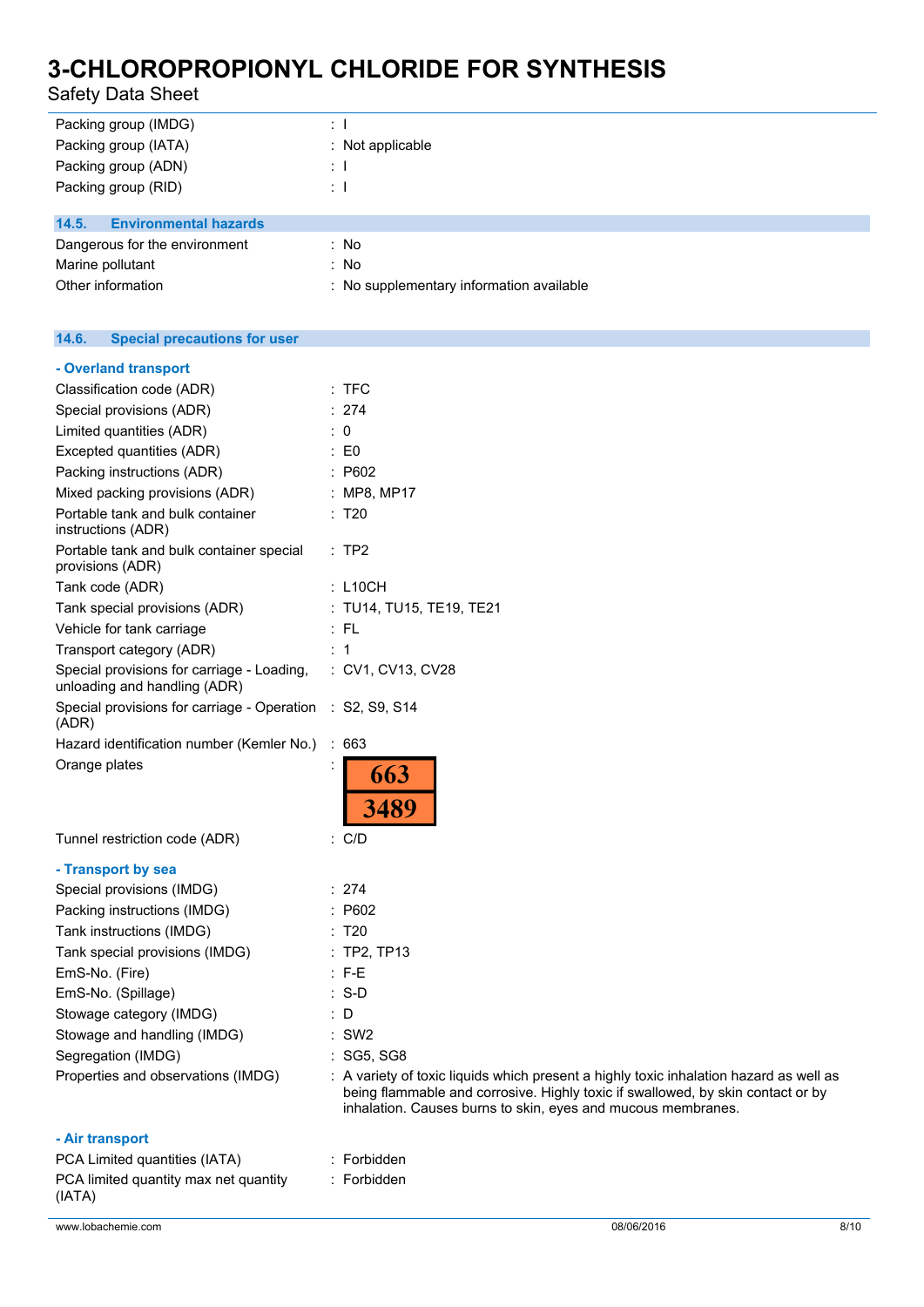### Safety Data Sheet

| PCA packing instructions (IATA)                                            | : Forbidden                    |
|----------------------------------------------------------------------------|--------------------------------|
| PCA max net quantity (IATA)                                                | : Forbidden                    |
| CAO packing instructions (IATA)                                            | : Forbidden                    |
| CAO max net quantity (IATA)                                                | : Forbidden                    |
| ERG code (IATA)                                                            | : 6FC                          |
| - Inland waterway transport                                                |                                |
| Classification code (ADN)                                                  | $:$ TFC                        |
| Special provisions (ADN)                                                   | : 274                          |
| Limited quantities (ADN)                                                   | $\therefore$ 0                 |
| Excepted quantities (ADN)                                                  | $\therefore$ EO                |
| Equipment required (ADN)                                                   | $:$ PP, EP, EX, TOX, A         |
| Ventilation (ADN)                                                          | : VE01, VE02                   |
| Number of blue cones/lights (ADN)                                          | $\therefore$ 2                 |
| - Rail transport                                                           |                                |
| Classification code (RID)                                                  | $:$ TFC                        |
| Special provisions (RID)                                                   | : 274                          |
| Limited quantities (RID)                                                   | $\therefore$ 0                 |
| Excepted quantities (RID)                                                  | $\therefore$ EO                |
| Packing instructions (RID)                                                 | : P602                         |
| Mixed packing provisions (RID)                                             | : MP8, MP17                    |
| Portable tank and bulk container<br>instructions (RID)                     | : T20                          |
| Portable tank and bulk container special<br>provisions (RID)               | :TP2                           |
| Tank codes for RID tanks (RID)                                             | : L10CH                        |
| Special provisions for RID tanks (RID)                                     | : TU14, TU15, TU38, TE21, TE22 |
| Transport category (RID)                                                   | $\therefore$ 1                 |
| Special provisions for carriage - Loading,<br>unloading and handling (RID) | : CW13, CW28, CW31             |
| Hazard identification number (RID)                                         | :663                           |

**14.7. Transport in bulk according to Annex II of MARPOL 73/78 and the IBC Code**

Not applicable

**SECTION 15: Regulatory information**

**15.1. Safety, health and environmental regulations/legislation specific for the substance or mixture**

**15.1.1. EU-Regulations**

No REACH Annex XVII restrictions

3-CHLOROPROPIONYL CHLORIDE FOR SYNTHESIS is not on the REACH Candidate List 3-CHLOROPROPIONYL CHLORIDE FOR SYNTHESIS is not on the REACH Annex XIV List

### **15.1.2. National regulations**

### **Germany**

Reference to AwSV : Water hazard class (WGK) 1, low hazard to water (Classification according to AwSV; ID No. 7403)